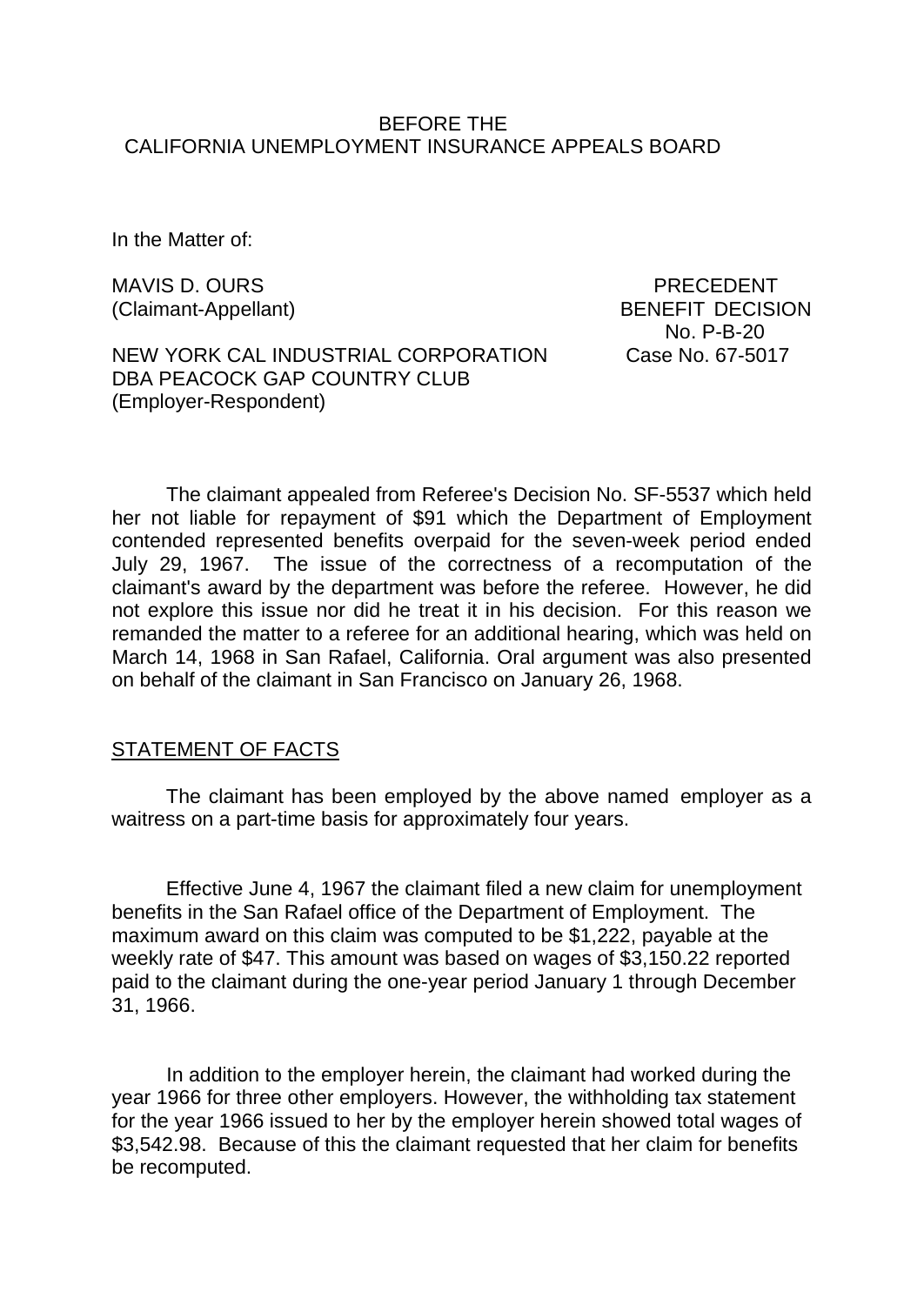The Department of Employment made an audit of the payroll records as they related to the claimant's employment with the employer herein. This audit revealed that during the first two quarters of 1966 the employer reported only the hourly and shift wages paid to the claimant. However, during the last two calendar quarters of 1966 the employer reported not only these wages but also the "tips" received by the claimant. The department considered that the "tips" received by the claimant did not constitute wages and, therefore, these were deleted from the wages reported by the employer. This resulted in a reduction of the claimant's maximum award to \$884, payable at the weekly rate of \$34.

During the period the claimant worked for the employer herein she worked as a dining room server, a cocktail server, and a banquet server. When working as a cocktail server or a dining room server, the claimant was paid \$13.60 per shift and she received tips or gratuities from patrons. Generally speaking, the patron would leave an amount of money on the table when leaving and the claimant would keep this amount of money. It does not appear she reported these sums to the employer. Occasionally, a patron might charge his dining room or cocktail room bill, and when this was done, generally a certain amount would be designated by the patron as a "tip" for the claimant. The amount so indicated would be given to the claimant by the employer at the time she received her bi-weekly paycheck.

The situation was different when the claimant served as a banquet waitress. The claimant was paid at an hourly rate rather than on a shift basis. During negotiations between the restaurant and a patron for a banquet, the catering manager would establish with the patron an overall price for the banquet. This included taxes and tips. The amount of the tip or gratuity would not be decided upon by the customer but, rather, would be arrived at by deducting the price of each dinner from the total amount of money paid for the banquet. From this the taxes would be paid and the remainder divided among the waiters and waitresses who served the banquet. Generally, the catering manager established how much each waiter or waitress would receive as a gratuity or tip, and the amount would depend upon the profit the restaurant made on the banquet.

The amounts the claimant received from the patrons and from banquets were in addition to her regular wages and did not constitute the major portion of her income. The Department of Employment considered all the money the claimant received in addition to her regular wage to be tips or gratuities and not wages to be used in establishing an award.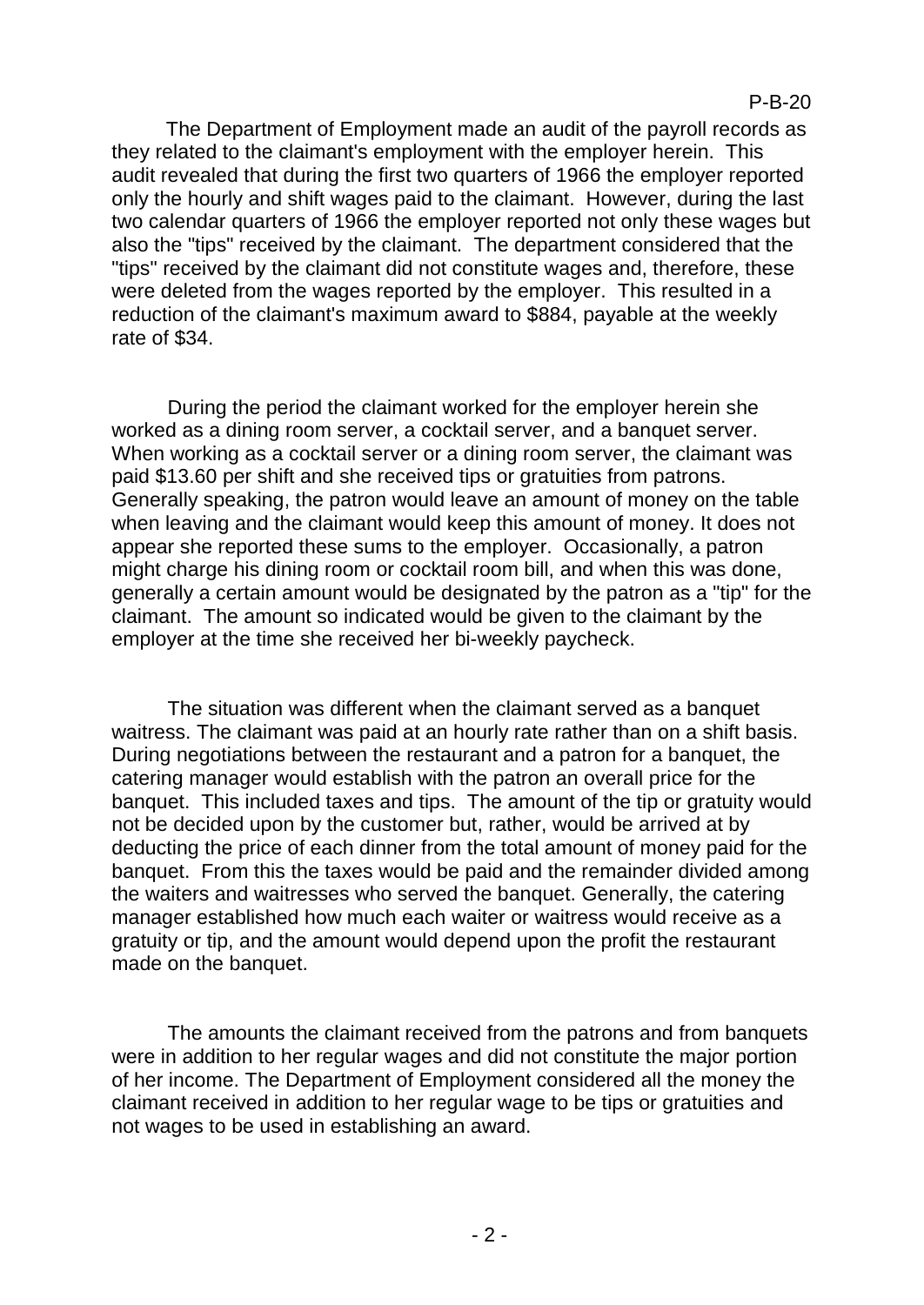## REASONS FOR DECISION

Section 926 of the Unemployment Insurance Code provides as follows:

"926. Except as otherwise provided in this article 'wages' means all remuneration payable for personal services, whether by private agreement or consent or by force of statute, including commissions and bonuses, and the reasonable cash value of all remuneration payable in any medium other than cash."

Section 927 of the code provides as follows:

"927. If tips or gratuities are customarily received and retained by a worker in the course of his employment from persons other than his employing unit, and if such tips or gratuities, or such tips or gratuities plus the excess of the minimum wage required to be paid by law over and above the amount of such tips or gratuities, constitute substantially the only wage payable to the worker, then the tips or gratuities shall be treated as wages paid by his employing unit. The reasonable amount of tips and gratuities may be estimated pursuant to authorized regulations."

The issue to be decided in this matter is the designation to be applied to the monies the claimant received while employed by the employer herein, in addition to the regular shift or hourly wage paid her by the employer. If these amounts are designated as tips or gratuities, then they cannot be considered wages under section 927 of the code because the amounts do not "constitute substantially the only wage payable to the" claimant. If the amounts are designated as something other than tips or gratuities, then they would constitute wages within the meaning of section 926 of the code because the amounts represent "remuneration payable for personal services."

Tips or gratuities are not defined in the Unemployment Insurance Code or in the regulations adopted pursuant thereto. However, these words are of common usage and therefore should be given their usual or ordinary meaning or significance since there is nothing in the Unemployment Insurance Code to indicate that any other meaning is to be attached to them (Crawford Statutory Construction, page 316). Webster's Third New International Dictionary defines "tip" as "a gift or a small sum of money tendered in payment or often in excess of prescribed or suitable payment for a service performed or anticipated."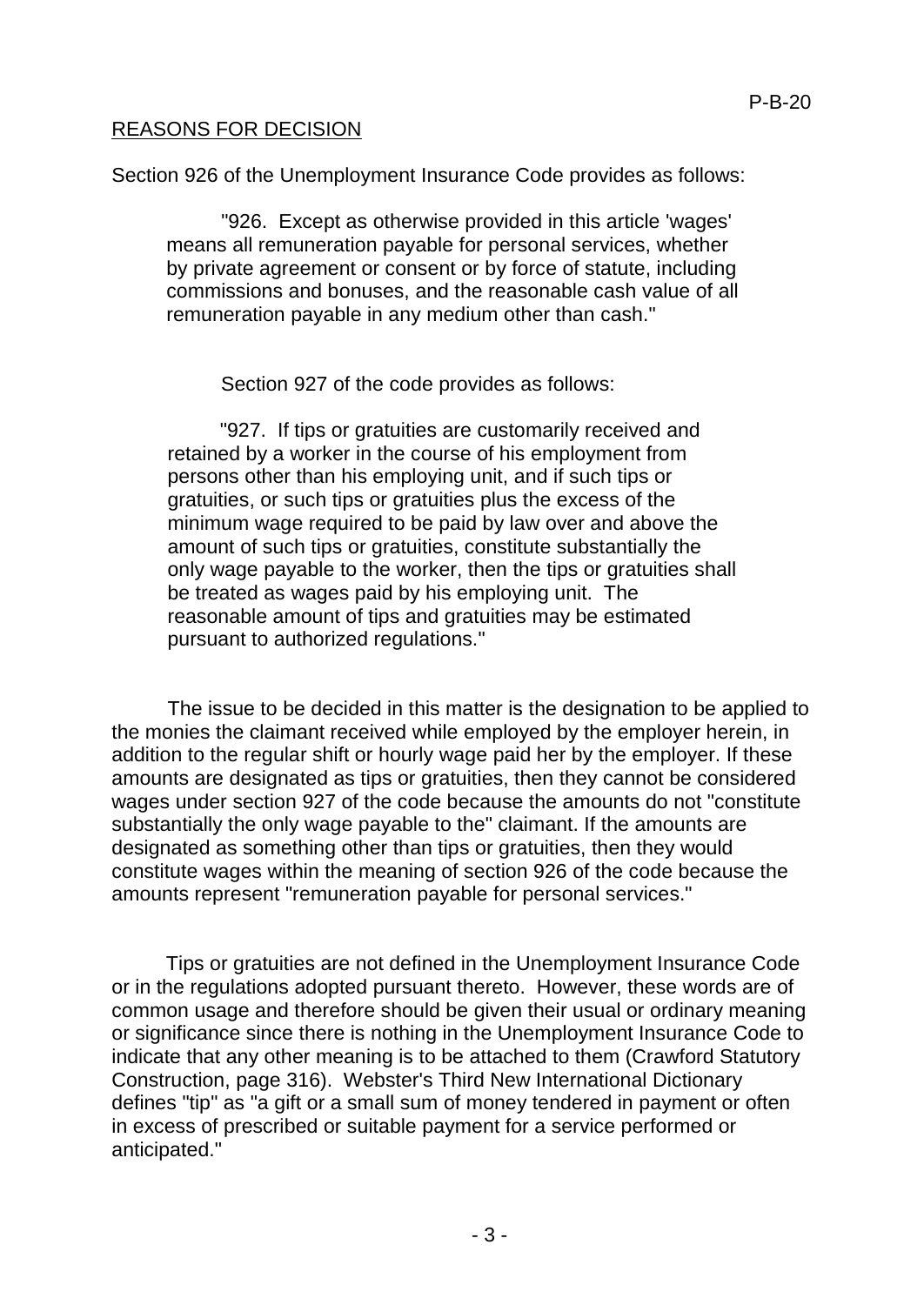In Restaurants and Patisseriz Longchamps v. Pederick, (1943), D.C.N.Y., 25 F. Supp. 174, the court defined a "tip" as a sum of money given to a servant usually to secure better or more prompt service.

In Herbert's Laurel-Ventura, Inc. v. Laurel Ventura Holding Corporation (1943), 138 P. 2d 43, 58 Cal. App. 2d 684), the California court stated in defining the word "tip":

"A tip is not intended for the proprietor of a restaurant. It is a gratuity, i.e., 'a free gift, a present.' . . . It is intended by the donor to be in excess of the compensation paid to the donee by the latter's employer or a gift where there is neither a consideration for it nor a legal obligation upon the donor to part with it....."

There are certain characteristics of a "tip" or "gratuity" which in our opinion are significant in arriving at the decision in this matter. A tip is money given to an employee by a patron. It is not given to the employee by the employer as part of the employee's wages. The patron who offers the tip decides for himself the amount of the tip and decides for himself to whom the tip should go. Certainly the money left by patrons on tables while the claimant was working as a dining room waitress or a cocktail waitress is properly designated as tips because the patrons decided whether to leave the tip and the amount to be left. The tips were specifically designated by the patrons to be for the claimant.

The money designated by the patron for the claimant when he charged his bill should also be considered as a "tip" because it had all of the above characteristics except that it was not given directly to the claimant by the patron. However, in this instance it can be said that the employer was acting as the patron's agent to deliver the amount designated by the patron to the claimant. Since the tips the claimant received did not represent substantially the only wage paid to her, they cannot be considered to be wages within the meaning of section 927 of the code.

The amounts the claimant received in excess of her hourly wage when performing work as a banquet room waitress are entirely different than the tips or gratuities she received when working as a dining room waitress or a cocktail waitress. When the claimant worked as a banquet waitress, the patron had no choice in the amount of money to be given the claimant in addition to her hourly wage. The patron had no choice in deciding if the claimant should receive any amount in excess of her hourly wage and the amount she did receive was not received directly from the patron but rather